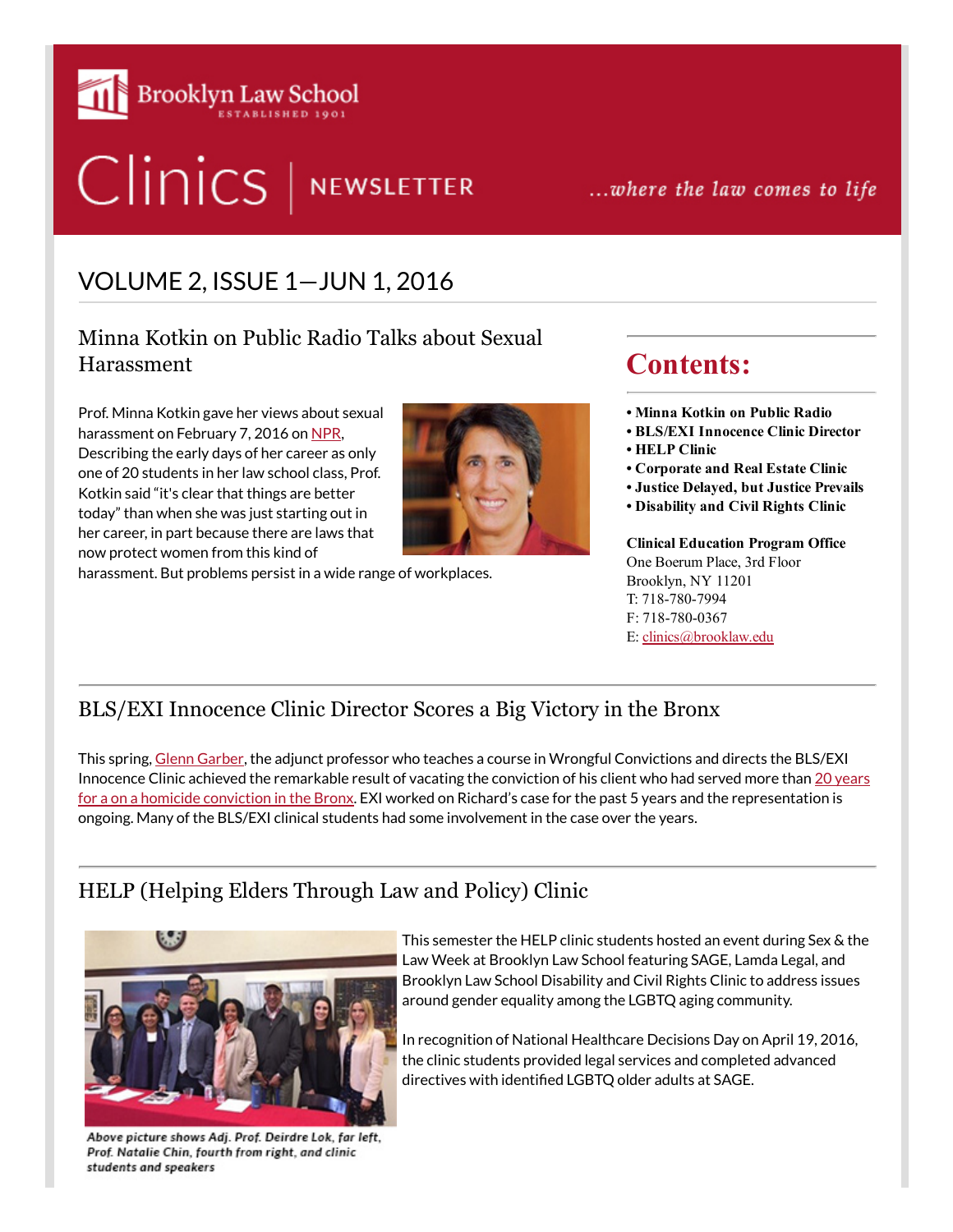## Corporate and Real Estate Clinic Spring Semester 2016 Highlights

#### Training Session for Ninety Co-op Board Members

Ninety board members from low income co-ops attended a training session at BLS on Thursday April 21 conducted by Advanced Corporate and Real Estate Clinic student, Jonathan Wong ('17), and Professor Debbie Bechtel. The Board members learned about analyzing affordable housing restrictions, obtaining mortgage satisfactions, using the City's on-line building information system and understanding real estate tax exemptions. There are over 1300 of these buildings in New York City which constitute a crucial source of affordable housing. Professor Bechtel's clinic has provided free legal services for these buildings for the past 19 years.



Jonathan Wong'17- in the Classroom.

#### Unit Sales as a Source of Much-Needed Revenue

When ownership of units in low-income cooperatives is embroiled in estate disputes or maintenance obligations are ignored by shareholders who have moved out of state, the financial implications can be dire for the co-op. Two teams of clinic students tackled these situations for Brooklyn buildings this semester. Chris Saverino ('17) and David Jason ('17) handled one involving negotiations over maintenance arrears, late fees and the cost of repair work which, when combined with the re-sale fees,



Christopher Saverino '17 & David Jason '17



Jillian Bledsoe '16 & Dean Focarile '16

totaled \$70,000 received by the co-op. Another handled by Dean Focarile ('16) and Jill Bledsoe ('16) involved negotiations over a power of attorney and removal of a violation attributable to the departing shareholder. The co-op obtained \$50,000 for maintenance arrears, re-sale fees and violation costs. In both instances, the students drafted closing documents and conducted the closings, after completing the negotiations.

#### Loan Closings to Deal with Tax Arrears

Remaining current in tax payments is another struggle for struggling low-income co-ops. Two student teams worked with Brooklyn buildings whose boards decided to borrow money from a credit union to resolve their problems. A Greenpoint coop attempting to borrow \$113,000 presented particular challenges for Yisroel Katz ('17) and Jed Russell ('17) because the proposed conversion of a ground floor space from commercial to residential use concerned the lender. The students reviewed architect letters, drafted lease amendments and negotiated loan agreement revisions to cope with the situation. In addition, they drafted an opinion letter and various resolutions as well as obtaining a satisfaction of mortgage and resolving other title issues before conducting the closing in April.

Justice Delayed, but Justice Prevails—A Twenty Year Delay Proves the Criminal Appeals Clinic Got It Right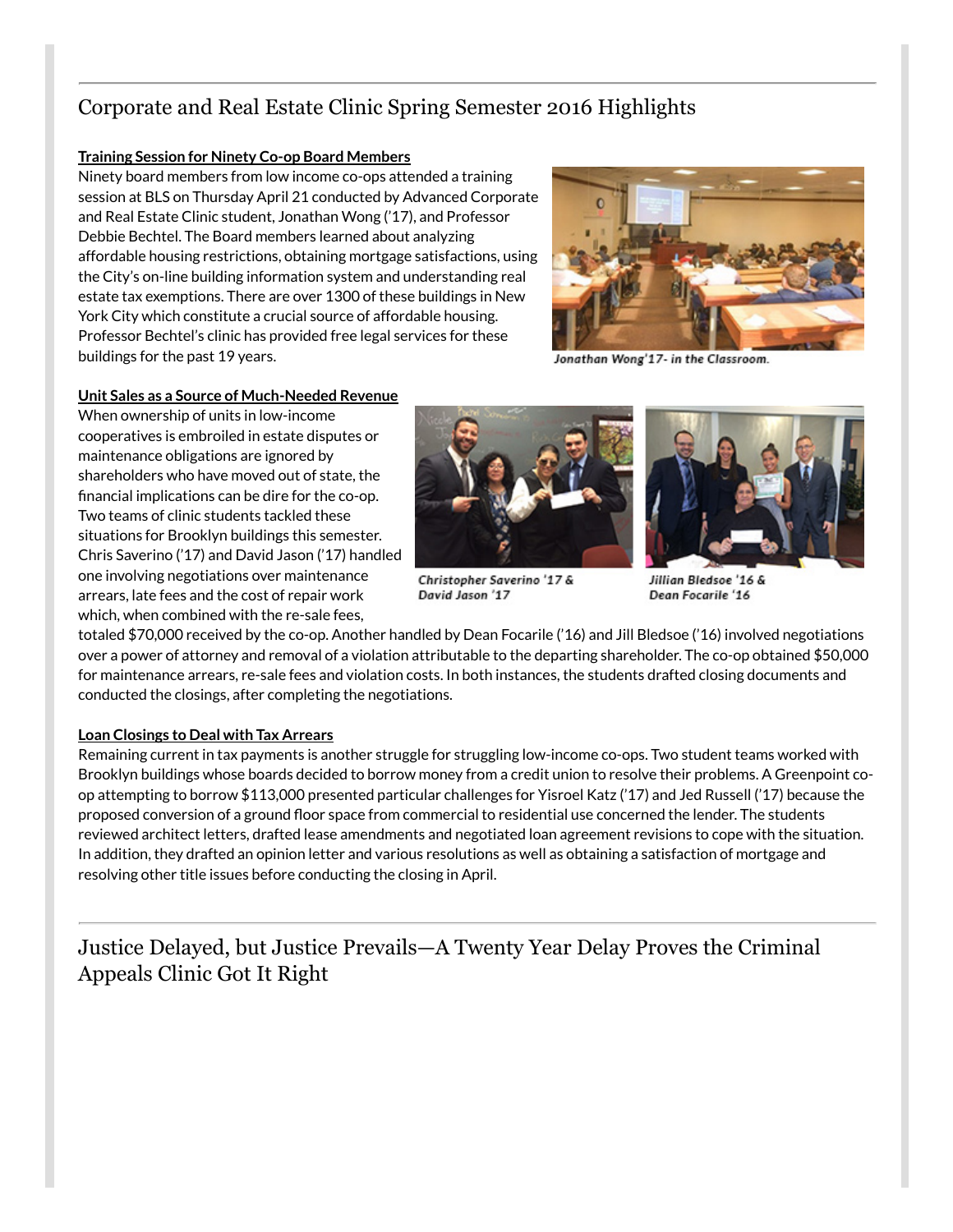

Twenty years ago, Michelle Flaxman, a student in the Brooklyn Law School Criminal Appeals Clinic, received disappointing news. The Appellate Division, Second Department, in a brief, one-page opinion, affirmed the murder conviction of Andre Hatchett, rejecting the three legal arguments she had raised in her brief. *People v. Hatchett*, 225 A.D.2d 634 (2d Dept. 1996). Michelle wrote a strong letter seeking leave to appeal to the Court of Appeals, but Judge Bellacosa denied the application. Feeling passionate about the client's possible innocence, Michelle referred the case to the Innocence Project, hoping that lawyers there might be able to accomplish what she could not.

Last month, after almost 25 years in prison, Andre [Hatchett](http://www.nytimes.com/2016/03/11/nyregion/brooklyn-man-is-exonerated-after-25-years-in-prison-for-murder.html?_r=0) was finally set free. With the consent of the Brooklyn District Attorney's office, and after extensive investigations by the Innocence Project with pro bono assistance from the Paul, Weiss law firm, the court released Mr. Hatchett, vacating his conviction and dismissing the indictment. Mr. Hatchett had been wrongfully convicted based almost entirely on the questionable testimony of career criminal who claimed to have witnessed the killing (after he had been arrested himself for a burglary). The prosecution had withheld information that this witness first identified someone else as the killer, and defense counsel at trial failed to present evidence of Mr. Hatchett's physical and mental disabilities that would have made it virtually impossible for him to commit the crime.

None of the extensive news coverage of this exoneration has focused on how the appellate process operated in Mr. Hatchett's case. In considering how injustices like this one might be avoided, it may be worthwhile to look at that process. The appellate brief raised three points:

- The conviction for intentional murder was against the weight of the evidence.
- The prosecutor improperly questioned the alibi witness about his failure to come forward with exculpatory information.
- The trial court abused its discretion by not reopening the suppression hearing, at which the defendant was represented by ineffective counsel.

The case against Mr. Hatchett, who had no prior record, depended on the testimony of Jerry Williams, a man with at least 28 prior arrests. Williams claimed that on February 18, 1991, he and a female companion on her way to buy crack had witnessed a man beating the victim (whom Williams knew, as she had served as a look-out for some of his burglaries) in a Brooklyn park. They failed to contact the police about what they had seen, but when Williams was arrested for burglary a week later, he told the detective that he could identify the person who had committed the murder. Although he selected Hatchett from a line-up, the police released him, only to place him in another line-up a month later. The female companion at first either could not identify anyone, or identified one of the fillers, but ultimately picked out Hatchett, who was then arrested and charged.

At pre-trial hearings, defense counsel failed to challenge the first line-up and did not even cross-examine the single police witness. At the first trial, when the prosecution rested its case, defense counsel moved for a mistrial based on his own inadequate representation. He had, among other things, failed to provide alibi notice although Mr. Hatchett, when first interviewed by the police, had stated that he was with Tyrone Thomas at the time of the killing. The lawyer also had trouble hearing, and generally behaved inappropriately throughout the trial. The court declared a mistrial "as a matter of manifest necessity."

At the second trial, when questioned about the line-up, Jerry Williams mentioned "people picked out of the mugshot book," although no notice of any photo identification had been given. His female companion did not testify at either trial.

Andre Hatchett testified that on February 18, 1991, he was using two crutches and had a cast as a result of having been shot in the leg and throat. He had trouble talking. (Williams described the killer as yelling or shouting.) He had spoken to the victim at her home earlier in the day, but did not spend time with her in the evening. Rather, he went with Tyrone Thomas to his girlfriend's house. Thomas confirmed that Hatchett was with him that evening, and that he was using crutches and had his cast in a bag because it was raining. On cross-examination, the prosecutor was permitted, over objection, to question Thomas about whether he had gone to the police with his information about Mr. Hatchett. Thomas explained that Hatchett was "getting locked up back and forth," so that he could not go with him to tell the police about the alibi. He had in fact told Thomas's first attorney in March 1991 that Thomas was with him that night. The jury deliberated overnight, finding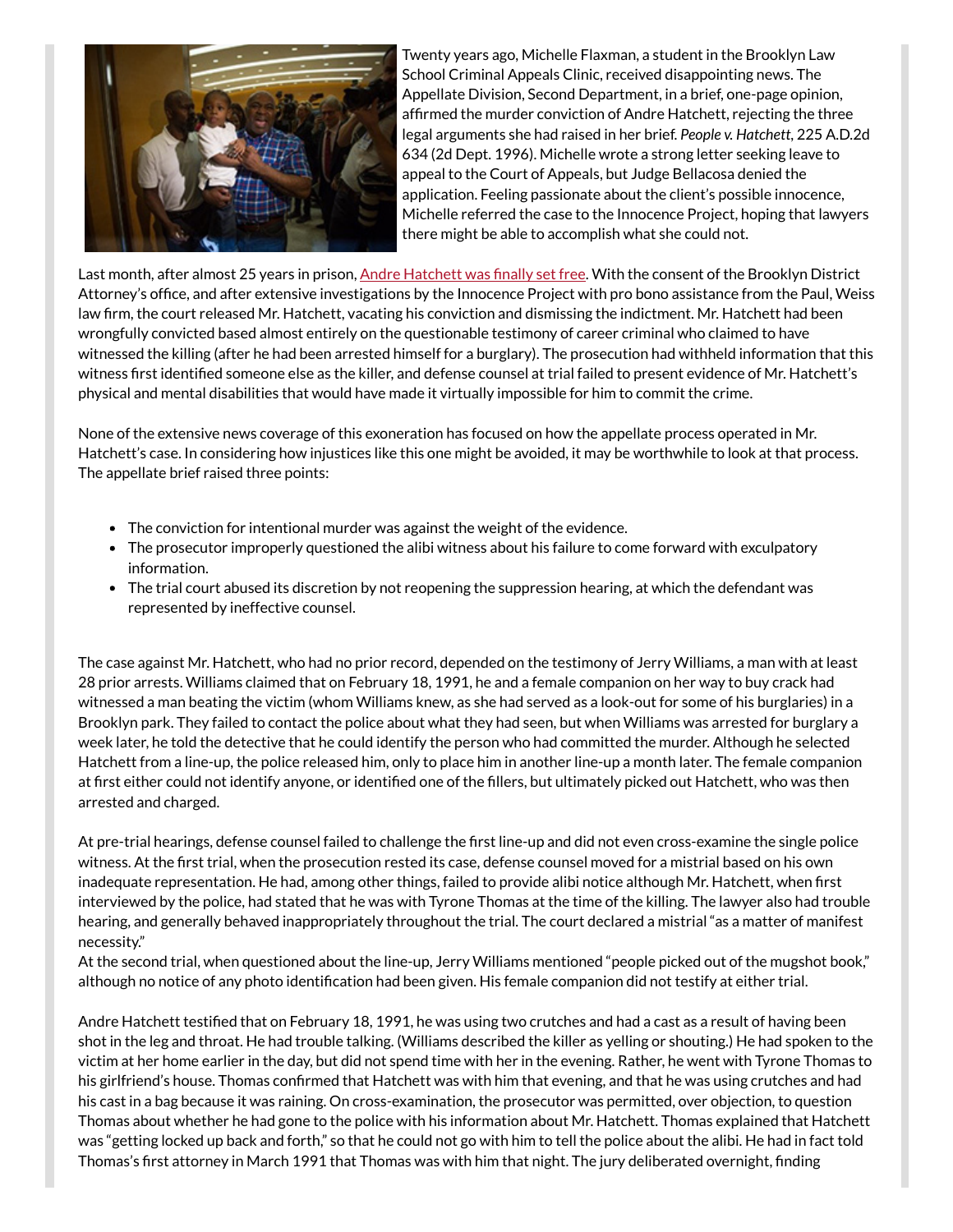Hatchett guilty after having the testimony about whether Thomas had gone to the police reread. The judge imposed the maximum sentence of 25 years to life, after the prosecutor noted that the defendant expressed no remorse. Defense counsel explained that his client had always maintained his innocence, and when asked whether he had anything to say before being sentenced, Mr. Hatchett said: "I didn't do it."

The appellate court rejected the weight of the evidence claim in two sentences: "Although the witness who claimed to have seen the defendant beating the victim in a park had an extensive criminal record, resolution of issues of credibility, as well as the weight to be accorded to the evidence presented, are primarily questions for the jury, which saw and heard the witnesses. Its determination should be accorded great weight on appeal and should not be disturbed unless clearly unsupported by the record." (citations omitted)

The court asserted that the claim regarding questioning of the alibi witness had not been preserved, despite several objections raised by defense counsel. The court added: "In any event, there is no merit to the defendant's claim (*see People v. Dawson*, 50 N.Y.2d 311)." *Dawson*, of course, is the case in which the Court of Appeals established the rule that, without a good faith basis and proper foundation, a prosecutor may *not* question an alibi witness about his failure to come forward with exculpatory knowledge. The court gave no reason for its conclusion that this claim had "no merit."

Here, the prosecutor had been present at the first trial when a mistrial was declared, in part, because defense counsel failed to provide the required alibi notice, despite Mr. Thomas having come forward with information that Hatchett was with him the evening of the killing. Yet the prosecutor questioned Thomas as though his current testimony were a recent fabrication.

The court dismissed appellant's third claim in a similarly cavalier fashion: "The defendant's claim that the court should have reopened the *Wade* hearing is also unpreserved for appellate review and, in any event, without merit." (citation omitted) While this claim was indeed unpreserved as a matter of law, it presented a particularly appropriate case for the exercise of the court's interests of justice jurisdiction. The lawyer who handled the first trial, in which the court was forced to declare a mistrial due to his incompetent performance, was the same lawyer who represented the defendant at the *Wade* hearing. The court was well aware of that fact, and even without a motion by the new defense attorney, the interests of justice required that the *Wade* hearing should be reopened so that competent counsel could explore the key question of the reliability of Williams's identification.

New York law guarantees to criminal defendants a single appeal as of right to the appellate divisions. After that appeal, defendants must rely on volunteer assistance to try to rectify any injustices. It should therefore be incumbent on the appellate courts to look particularly carefully at cases that suggest, or indeed strongly signal, that the defendant might be innocent. If that had occurred in Mr. Hatchett's case, he could have been saved 20 years of wrongful imprisonment

## Disability and Civil Rights Clinic (formerly known as Advocates for Adults with Intellectual Disabilities Clinic)

If you've ever attended a training at 83 Maiden Lane (who hasn't?) then you may be familiar with Offices Services Clerk Alfred Ha. But did you know that Alfred volunteers at **[Brooklyn](https://www.brooklaw.edu/) Law School (BLS)** teaching law students to assist people with disabilities?

Alfred and I met Natalie Chin, Assistant Professor at BLS during the 2014 [Self-Advocacy](http://sanys.org/) Association of New York State (SANYS) annual conference. Natalie is also the *Director* of BLS's Advocates for Adults with Intellectual Disabilities Clinic (AAIDD). The AAIDD provides a wide range of legal services for people with intellectual and developmental disabilities.

In January 2015, I accompanied Alfred to BLS offices where we met with Natalie and attorney Michael F. Higgins, the program's Clinical Instructor of Law. *Of the program Michaelsaid*,"In class we prepare to handle real life cases that support the independence and self-



Left to right: Steve Williams, Employee Relations Manager, Organizational and Employee Development; Natalie Chin, Asst. Professor/ Director Advocates for Adults with Intellectual Disabilities Clinic, Brooklyn Law School; Alfred Ha, Offices Services Clerk, AHRC NYC Headquarters; and Michael Higgins, Clinical Instructor of Law, Brooklyn Law School